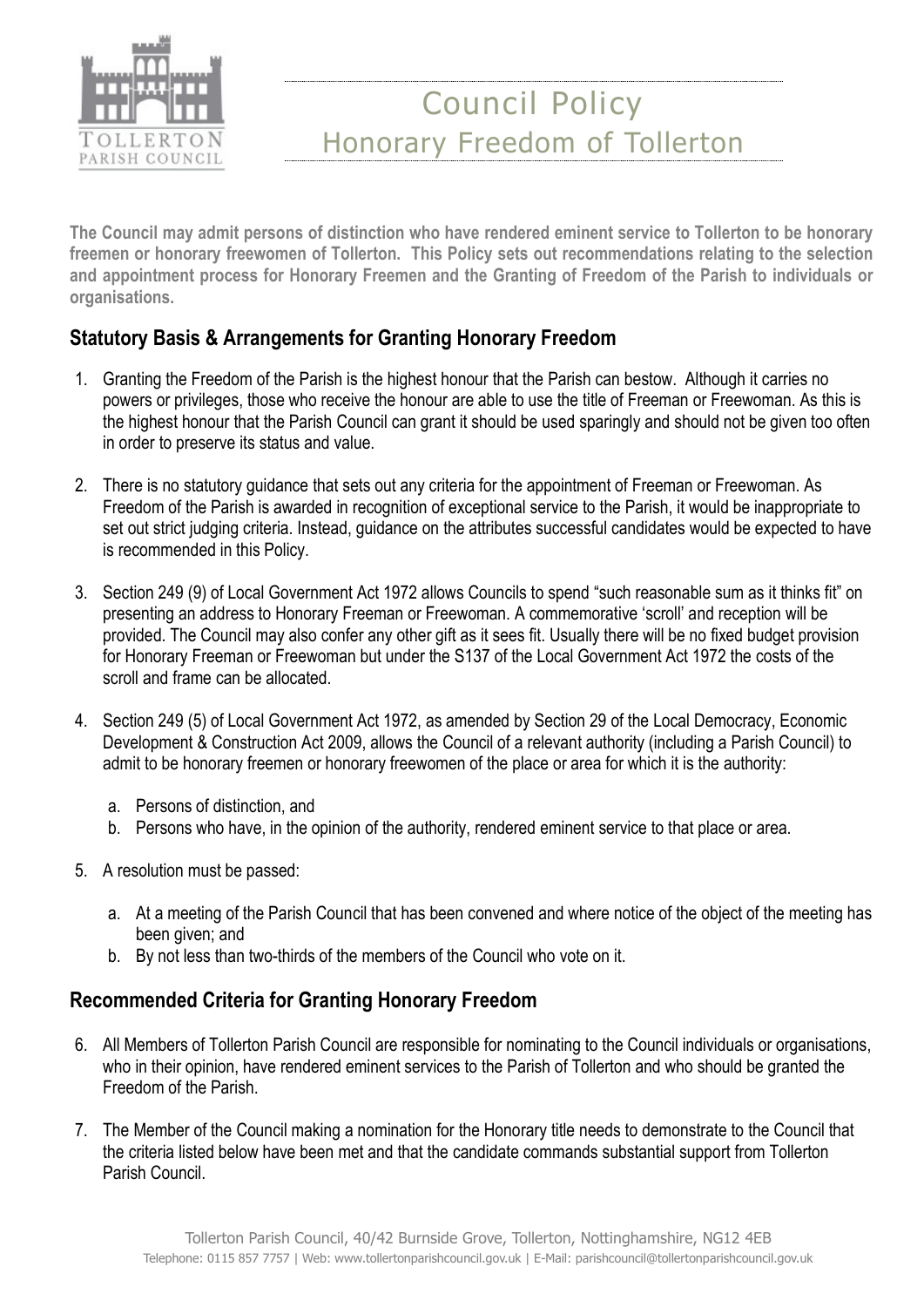

8. When considering candidates for the Freedom of Tollerton the following should be considered:

Candidates should have a strong and continuing connection with and commitment to Tollerton or have made a major contribution to parish life and in doing so have enhanced the reputation of the parish.

Awards should not be for a job well done or because someone has reached a particular level. They should be awarded because an individual has 'gone the extra mile' in the contribution they have made or stand out 'head and shoulders' above others in what has been achieved.

- 9. To be considered, the nominee should meet at least two of the following criteria:
	- a. Delivered in a way that has brought distinction to village life and enhanced the Parish's reputation in the area or activity concerned
	- b. Contributed in a way to improve the lives of those less able to help themselves
	- c. Contributed in a way to improve the lives of those in the parish by furthering the objectives of the parish plan
	- d. Demonstrated innovation and entrepreneurship which is delivering results in the Parish
- 10. Candidates should be considered from all walks of life and should have made a substantial contribution to the Parish in any area of activity, which could include but is not limited to:
	- a. Civic and Village Life
	- b. A Family Friendly Village for all generations
	- c. Charitable work
	- d. Artistic and Cultural endeavours
	- e. Business, economic growth and prosperity
	- f. Improvement to the built and natural environment
	- g. Improvement to community facilities
	- h. Religious and spiritual life
- 11. Candidates may be considered from outside of the parish who have made a significant contribution to the parish over a great number of years.

#### Procedure for Granting Honorary Freedom

- 12. Any member of the Parish can put forward a nomination to be considered for the status of Freeman or Freewoman. Each nomination must be sponsored by a member of the current Parish Council.
- 13. The reasons for the nomination must be detailed on the Application Form. Particular attention and consideration must be taken to ensure as much detail as possible is included in regard to 'criteria for nomination'.
- 14. On receipt of a nomination that has the substantial support of parish councillors, the Chairman of the Council will call an extra-ordinary meeting of the Parish Council in accordance with Standing Orders to consider the nomination. Other matters of Council business will not normally be scheduled at a meeting convened to consider a nomination for the status of Freeman or Freewoman.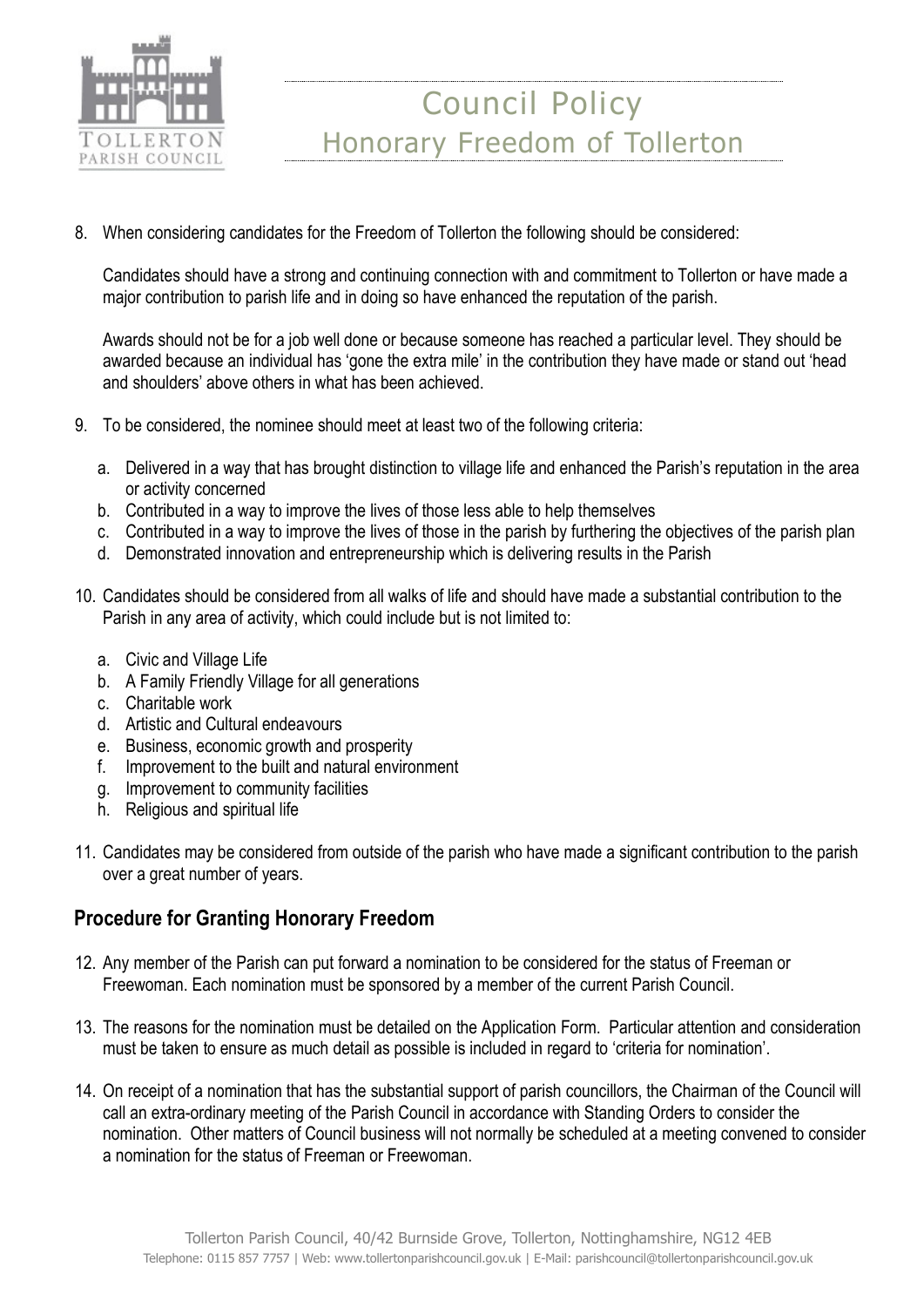

- 15. At the meeting of the Parish Council called in line with Standing Orders, at the given Agenda Item the following procedure shall be adopted subject to the discretion of councillors:
	- a. The Chairman shall open the agenda item and remind Members of the Council of the Policy giving guidance on those criteria for suitable nominations
	- b. The Chairman shall invite the Member ('the sponsor") to present the application for nomination
	- c. The Chairman shall invite all Members to discuss and debate the merits of the nomination
	- d. The Chairman shall then invite the Council to pass the resolution, which should recite the particular grounds upon which the Council have come to their decision and details of the public services rendered by the recipient.
	- e. If the Council passes the resolution by no less than a 2/3rds majority then the resolution shall be recorded in the Council Minutes in the usual way.
	- f. The Chairman shall then adjourn or bring the meeting to a close and proceed to the formal presentation of the 'Freedom' which will be marked by the giving of a framed scroll certificate.
- 16. Albeit that the bestowing of the Freedom of the Parish actually occurs at the point the Parish Council resolves to grant the Freedom, the presentation ceremony is also important and marks the occasion in a public and dignified way.
- 17. The presentation should be made by the Chairman of the Parish Council, with other Councillors present and invited guests of the recipient.
- 18. Photographs should be taken to record the granting of the freedom, placed on the Parish Council website and offered to the village newsletter.
- 19. A roll of Honorary Freemen including name, photograph and grounds for granting the freedom of the parish shall be maintained by the proper officer and also published on the Parish Council website.